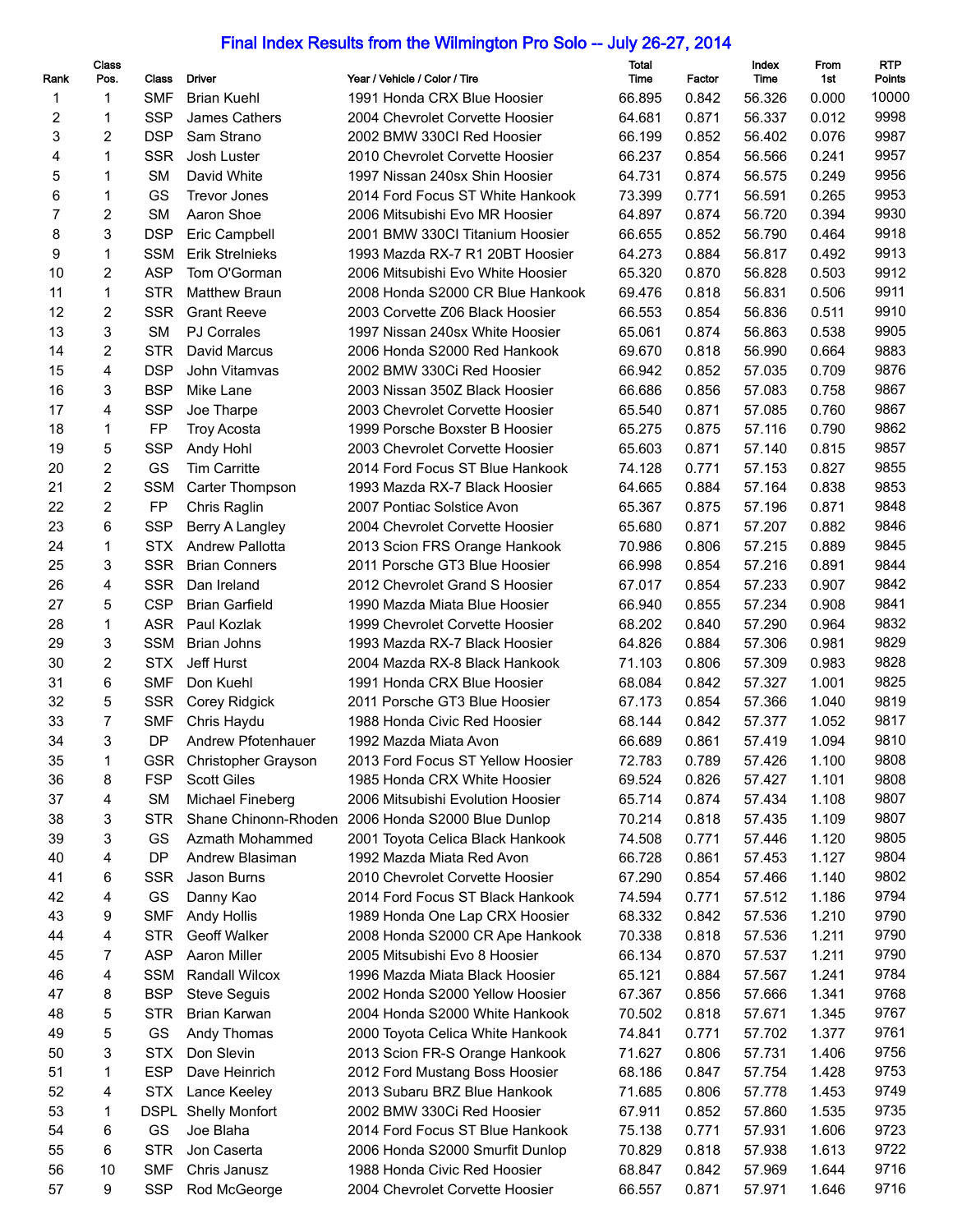| 58  | 5              | <b>SM</b>  | <b>Frank Gaus</b>              | 2006 Mitsubishi Evolution Hoosier  | 66.380 | 0.874 | 58.016 | 1.691 | 9709 |
|-----|----------------|------------|--------------------------------|------------------------------------|--------|-------|--------|-------|------|
| 59  | 10             | <b>BSP</b> | Lee Piccione                   | 1995 BMW M3 Violet Hoosier         | 67.782 | 0.856 | 58.021 | 1.696 | 9708 |
| 60  | 1              | <b>STS</b> | Darrin DiSimo                  | 1990 Mazda Miata Red Toyo          | 71.552 | 0.811 | 58.029 | 1.703 | 9707 |
| 61  | 1              | <b>FM</b>  | Darren Seltzer                 | 1991 Raptor F500 Black Hoosier     | 62.978 | 0.922 | 58.066 | 1.740 | 9700 |
| 62  | 2              | <b>ASR</b> | <b>Tony Savini</b>             | 1999 Chevrolet Corvette Hoosier    | 69.150 | 0.840 | 58.086 | 1.760 | 9697 |
| 63  | $\overline{7}$ | <b>SSR</b> | Mark Labbancz                  | 2010 Chevrolet Corvette Hoosier    | 68.028 | 0.854 | 58.096 | 1.770 | 9695 |
| 64  | $\overline{2}$ | <b>STS</b> | lan Baker                      | 1988 Honda CRX Si Blue Toyo        | 71.645 | 0.811 | 58.104 | 1.779 | 9694 |
| 65  | 5              | <b>STX</b> | Michael Bombard                | 2013 Subaru BRZ Gray Multi         | 72.127 | 0.806 | 58.134 | 1.809 | 9689 |
| 66  | 3              | <b>STS</b> | Dave Montgomery                | 1988 Honda CRX Si Red Toyo         | 71.685 | 0.811 | 58.137 | 1.811 | 9689 |
| 67  | 6              | <b>STX</b> | Kyle Herbst                    | 2012 BMW 128i Silver Dunlop        | 72.180 | 0.806 | 58.177 | 1.851 | 9682 |
| 68  | 7              | HS         | Ryan Leach                     |                                    | 75.957 | 0.766 | 58.183 | 1.857 | 9681 |
| 69  | 1              | AS         |                                | 2012 Mini Cooper Sea Foam Hankook  |        |       | 58.209 | 1.883 | 9676 |
|     |                |            | Mike Johnson                   | 2004 Chevrolet Corvette BFGoodrich | 71.863 | 0.810 |        |       |      |
| 70  | 3              | <b>ASR</b> | Jeff Jacobs                    | 1999 Chevy Corvette Black Hoosier  | 69.344 | 0.840 | 58.249 | 1.923 | 9670 |
| 71  | 8              | <b>SSR</b> | <b>Brandon Davis</b>           | 2007 Chevrolet Corvett Hoosier     | 68.212 | 0.854 | 58.253 | 1.927 | 9669 |
| 72  | 11             | <b>FSP</b> | <b>Renee Hines</b>             | 1985 Honda CRX White Hoosier       | 70.529 | 0.826 | 58.257 | 1.931 | 9668 |
| 73  | 1              | STRL       | Laura Campbell                 | 2008 Honda S2000 Blue Hankook      | 71.227 | 0.818 | 58.264 | 1.938 | 9667 |
| 74  | 4              | <b>STS</b> | Mike Snyder                    | 1988 Honda CRX Si Blue Multi       | 71.848 | 0.811 | 58.269 | 1.943 | 9667 |
| 75  | 7              | <b>STX</b> | Eric Simmons                   | 2013 Subaru BRZ Grey Multi         | 72.296 | 0.806 | 58.271 | 1.945 | 9666 |
| 76  | 2              | <b>ESP</b> | Shawn Alexander                | 2007 Ford Mustang Grey Hoosier     | 68.801 | 0.847 | 58.274 | 1.949 | 9666 |
| 77  | 3              | <b>ESP</b> | Jeremiah McClintock            | 1996 Ford Mustang Black Hoosier    | 68.856 | 0.847 | 58.321 | 1.995 | 9658 |
| 78  | 9              | <b>SSR</b> | Aaron Ritch                    | 2005 Porsche GT3 Carrera Hoosier   | 68.335 | 0.854 | 58.358 | 2.033 | 9652 |
| 79  | 6              | <b>SM</b>  | <b>Tyler Faucett</b>           | 1996 BMW 328i Blue Hoosier         | 66.780 | 0.874 | 58.366 | 2.040 | 9650 |
| 80  | $\mathbf{1}$   | <b>STF</b> | Lee Chhit                      | 2011 Mini Cooper Red BFGoodrich    | 74.170 | 0.787 | 58.372 | 2.046 | 9649 |
| 81  | 12             | <b>DSP</b> | Kevin Henry                    | 1990 BMW 325i Blue Hoosier         | 68.540 | 0.852 | 58.396 | 2.070 | 9645 |
| 82  | 8              | <b>HS</b>  | <b>Courtney Cormier</b>        | 2003 Mini Cooper Red Hankook       | 76.307 | 0.766 | 58.451 | 2.126 | 9636 |
| 83  | 8              | <b>STX</b> | Mike Brausen                   | 1997 BMW 328is Plastid Multi       | 72.524 | 0.806 | 58.454 | 2.129 | 9636 |
| 84  | 7              | <b>STR</b> | Joseph Ottofaro                | 2006 Honda S2000 Red Hankook       | 71.463 | 0.818 | 58.457 | 2.131 | 9635 |
| 85  | $\mathbf{1}$   | <b>STC</b> | <b>Todd Kunze</b>              | 1989 Honda Civic Si White Toyo     | 72.737 | 0.804 | 58.481 | 2.155 | 9632 |
| 86  | $\overline{2}$ | <b>FS</b>  | John Laughlin                  | 2007 Ford Mustang White Hankook    | 73.561 | 0.795 | 58.481 | 2.155 | 9631 |
| 87  | $\overline{2}$ | <b>FPL</b> | <b>Beth McClure-Strelnieks</b> | 1999 Porsche Boxster Black Hoosier | 66.839 | 0.875 | 58.484 | 2.159 | 9631 |
| 88  | $\overline{2}$ | <b>STF</b> | Preston Jordan                 | 2004 Ford Focus Hankook            | 74.317 | 0.787 | 58.487 | 2.162 | 9630 |
| 89  | $\mathbf{1}$   | CS         | Chris Harvey                   | 2009 Mazda MX5 Black Dunlop        | 73.404 | 0.797 | 58.503 | 2.177 | 9628 |
| 90  | 8              | <b>STR</b> | <b>Justin Neal</b>             | 2006 Honda S2000 White Hankook     | 71.540 | 0.818 | 58.520 | 2.194 | 9625 |
| 91  | $\overline{c}$ | <b>STC</b> | Dale Kunze                     | 1989 Honda Civic Si White Toyo     | 72.796 | 0.804 | 58.528 | 2.202 | 9624 |
| 92  | 3              | <b>STC</b> | Jeff Mabrey                    | 1990 Honda Civic Red Hankook       | 72.803 | 0.804 | 58.534 | 2.208 | 9623 |
| 93  | 9              | <b>STR</b> | Daniel Stainback               | 2008 Mazda Miat MX5 Blue Hankook   | 71.559 | 0.818 | 58.535 | 2.210 | 9623 |
| 94  | 9              | STX.       | Raymond Dsouza                 | 2009 Mazda Speed White Dunlop      | 72.626 | 0.806 | 58.537 | 2.211 | 9622 |
| 95  | 4              | <b>ASR</b> | Mark Valera                    | 2000 Chevrolet Corvette Hoosier    | 69.687 | 0.840 | 58.537 | 2.211 | 9622 |
|     |                | <b>STX</b> | Randall Prince                 |                                    |        |       |        | 2.227 | 9620 |
| 96  | 10             |            |                                | 1997 BMW 328is White Multi         | 72.646 | 0.806 | 58.553 |       | 9617 |
| 97  | 10             | <b>STR</b> | Christopher Lin                | 2003 Toyota MR2 Spyder Hankook     | 71.598 | 0.818 | 58.567 | 2.242 | 9616 |
| 98  | 10             | <b>SSR</b> | <b>Nick Myers</b>              | 2007 Chevrolet Corvette Hoosier    | 68.588 | 0.854 | 58.574 | 2.249 |      |
| 99  | 11             | <b>STR</b> | John Rogers                    | 2002 Honda S2000 Silver Toyo       | 71.628 | 0.818 | 58.592 | 2.266 | 9613 |
| 100 | 11             | <b>STX</b> | <b>Bart Hockerman</b>          | 2013 Subaru BRZ WRB Hankook        | 72.699 | 0.806 | 58.595 | 2.270 | 9613 |
| 101 | 4              | <b>ESP</b> | David Feighner                 | 1995 Ford Mustang White Hoosier    | 69.198 | 0.847 | 58.611 | 2.285 | 9610 |
| 102 | 5              | <b>ASR</b> | <b>Matt Murray</b>             | 2011 BMW 1M Coupe White Hoosier    | 69.782 | 0.840 | 58.617 | 2.291 | 9609 |
| 103 | 5              | <b>ESP</b> | <b>Michael Nienhuis</b>        | 1996 Ford Mustang Black Hoosier    | 69.272 | 0.847 | 58.673 | 2.348 | 9600 |
| 104 | 12             | <b>STX</b> | Gordon Maciulewicz             | 2012 BMW 128i Silver Dunlop        | 72.797 | 0.806 | 58.674 | 2.349 | 9600 |
| 105 | 3              | SSRL       | Learic Cramer                  | 2010 Porsche GT3 Black Hoosier     | 68.728 | 0.854 | 58.694 | 2.368 | 9597 |
| 106 | 5              | SSM        | Dan Chadwick                   | 1993 Mazda RX-7 Black Hoosier      | 66.398 | 0.884 | 58.696 | 2.370 | 9596 |
| 107 | 11             | <b>SSR</b> | Bryan Schafer                  | 2004 Chevrolet Corvette Hoosier    | 68.750 | 0.854 | 58.713 | 2.387 | 9593 |
| 108 | 12             | <b>SSR</b> | Randy Pearson                  | 2008 Chevrolet Corvette Hoosier    | 68.756 | 0.854 | 58.718 | 2.392 | 9593 |
| 109 | $\overline{2}$ | CS         | Mark Andy                      | 2005 Mazda RX-8 Red Hankook        | 73.685 | 0.797 | 58.727 | 2.401 | 9591 |
| 110 | 4              | ASRL       | Rachel Baker                   | 1999 Chevy Corvette Black Hoosier  | 69.917 | 0.840 | 58.730 | 2.405 | 9591 |
| 111 | 13             | SSR        | Kent Weaver                    | 2002 Chevrolet Corvette Hoosier    | 68.782 | 0.854 | 58.740 | 2.414 | 9589 |
| 112 | $\overline{2}$ | DS         | David Spratte                  | 2008 Audi TT White Hankook         | 73.172 | 0.803 | 58.757 | 2.432 | 9586 |
| 113 | 12             | <b>STR</b> | John Li                        | 2009 Mazda Miata MX5 Red Hankook   | 71.840 | 0.818 | 58.765 | 2.440 | 9585 |
| 114 | 13             | <b>SMF</b> | Andy Walker                    | 1993 Honda Civic Red Hoosier       | 69.825 | 0.842 | 58.793 | 2.467 | 9580 |
| 115 | 6              | <b>ESP</b> | Joshua Heinrich                | Ford Mustang Boss Hoosier          | 69.434 | 0.847 | 58.811 | 2.485 | 9577 |
| 116 | 13             | <b>STX</b> | Kale Bushmeyer                 | 1993 BMW 325i RonBurgundy Dunlop   | 72.971 | 0.806 | 58.815 | 2.489 | 9577 |
| 117 | 13             | <b>STR</b> | <b>Ryan Davies</b>             | 2006 Honda S2000 White Hankook     | 71.960 | 0.818 | 58.863 | 2.538 | 9569 |
|     |                |            |                                |                                    |        |       |        |       |      |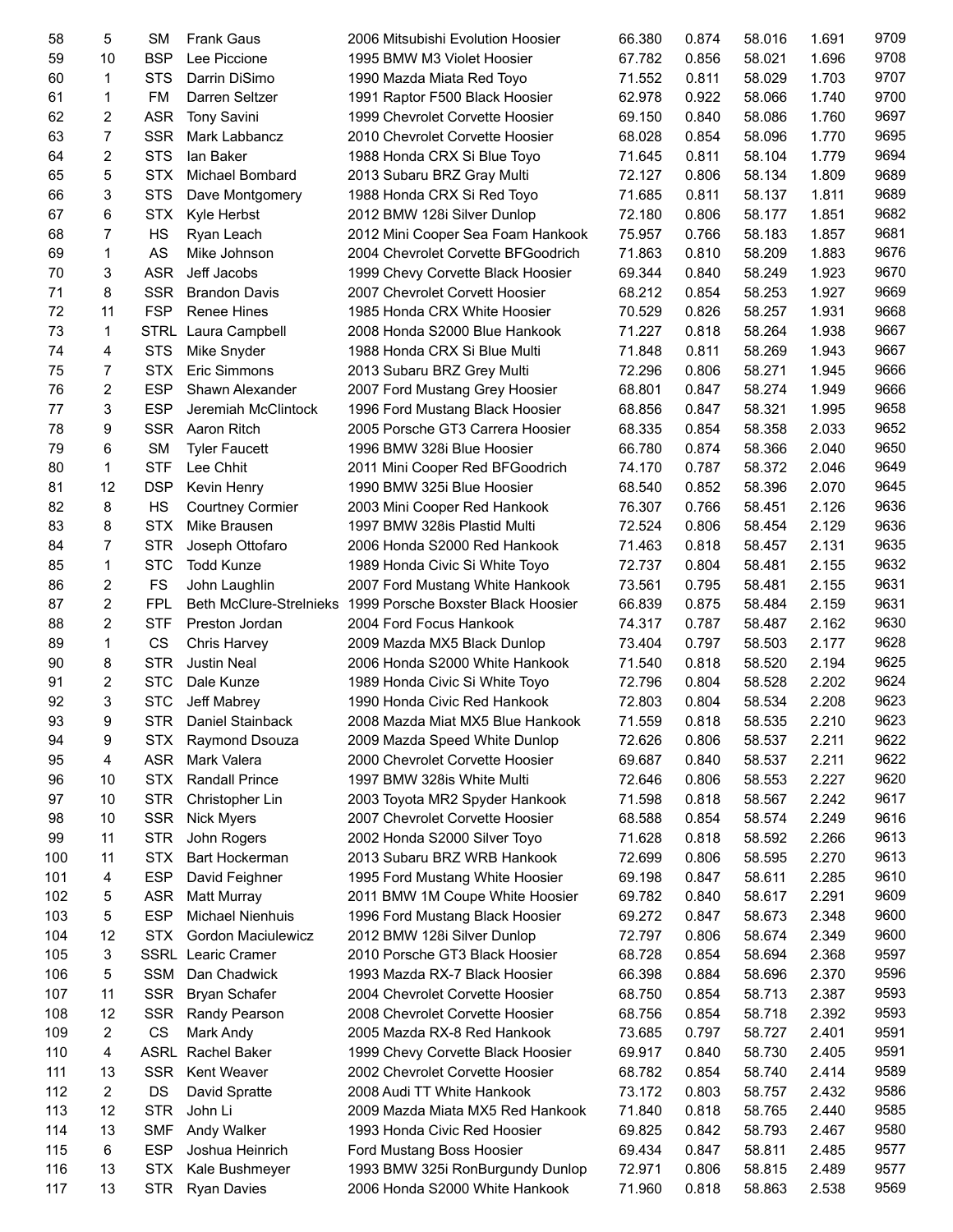| 118 | 3              | CS          | Mike Cavanaugh              | 2008 Nissan 350Z Blue Hankook        | 73.927 | 0.797 | 58.920 | 2.594 | 9560         |
|-----|----------------|-------------|-----------------------------|--------------------------------------|--------|-------|--------|-------|--------------|
| 119 | 14             | <b>STR</b>  | <b>Rad Tatis</b>            | 2004 Honda S2000 Red Hankook         | 72.040 | 0.818 | 58.929 | 2.603 | 9558         |
| 120 | 9              | GS          | D. Scott Bourne             | 2014 Ford Fiesta ST Tuxed BFGoodrich | 76.440 | 0.771 | 58.935 | 2.610 | 9557         |
| 121 | 3              | <b>STF</b>  | <b>Robert Day</b>           | 2008 Mazda 3 Hankook                 | 74.923 | 0.787 | 58.964 | 2.639 | 9552         |
| 122 | 14             | <b>SSR</b>  | Michael Snyder              | 2012 Chevrolet Corvette Hoosier      | 69.063 | 0.854 | 58.980 | 2.654 | 9550         |
| 123 | $\mathbf 1$    | <b>GSL</b>  | Laura Harbour               | 2003 Toyota Celica Silver Toyo       | 76.528 | 0.771 | 59.003 | 2.677 | 9546         |
| 124 | 10             | GS          | David Santel                | 2014 Ford Fiesta ST BI BFGoodrich    | 76.573 | 0.771 | 59.038 | 2.712 | 9541         |
| 125 | $\overline{4}$ | <b>STF</b>  | <b>Justin Tilus</b>         | 2004 Ford Focus Silver Hankook       | 75.064 | 0.787 | 59.075 | 2.750 | 9535         |
| 126 | 14             | <b>SMF</b>  | <b>Nick Simon</b>           | 2006 Volkswagen GTI Red BFGoodrich   | 70.166 | 0.842 | 59.080 | 2.754 | 9534         |
| 127 | 5              |             | <b>SSRL</b> Stephanie Reeve | 2003 Corvette Z06 Black Hoosier      | 69.203 | 0.854 | 59.099 | 2.774 | 9531         |
| 128 | 3              | GS          |                             | 1996 BMW 328i Schwartz Hankook       | 76.662 | 0.771 | 59.106 | 2.781 | 9530         |
|     | 14             | <b>STX</b>  | <b>Tavis Spencer</b>        |                                      |        |       |        |       | 9527         |
| 129 |                |             | <b>Kristo Kukk</b>          | 2013 Scion FR-S Blue Hankook         | 73.354 | 0.806 | 59.123 | 2.798 |              |
| 130 | $\mathbf{1}$   | KM          | Julian Garfield             | 2008 CRG Kart Honda Black MG         | 61.708 | 0.959 | 59.178 | 2.852 | 9518         |
| 131 | $\overline{7}$ | <b>ESP</b>  | Adam George                 | 2006 Subaru Impreza Hoosier          | 69.886 | 0.847 | 59.193 | 2.868 | 9516         |
| 132 | 11             | HS          | Chris Rudy                  | 2008 Mazda 3 White Hankook           | 77.278 | 0.766 | 59.195 | 2.869 | 9515         |
| 133 | 4              | ES          | Adam Norton                 | 2000 Toyota MR2 Spyder Toyo          | 74.648 | 0.793 | 59.196 | 2.870 | 9515         |
| 134 | 4              | CS          | John Ryan                   | 2013 Subaru BRZ Black Dunlop         | 74.274 | 0.797 | 59.196 | 2.871 | 9515         |
| 135 | 5              | <b>STS</b>  | Ben Wagstaff                | 1988 Honda CRX Banana Toyo           | 72.993 | 0.811 | 59.197 | 2.872 | 9515         |
| 136 | 3              | <b>BS</b>   | Michael Eckert              | 2014 Mitsubishi Evo X BFGoodrich     | 73.269 | 0.808 | 59.201 | 2.876 | 9514         |
| 137 | 5              | ES          | Eric Peterson               | 2003 Toyota Spyder Red Toyo          | 74.662 | 0.793 | 59.207 | 2.881 | 9513         |
| 138 | $\overline{2}$ | <b>STXL</b> | Teddie Alexandrova          | 2004 Mazda RX-8 Black Hankook        | 73.484 | 0.806 | 59.228 | 2.903 | 9510         |
| 139 | 12             | <b>HS</b>   | <b>Nick Babin</b>           | 2012 Mini Cooper Green Multi         | 77.323 | 0.766 | 59.229 | 2.904 | 9510         |
| 140 | 6              | AS          | Jed Peterson                | 2008 Honda S2000 CR White Yokohama   | 73.143 | 0.810 | 59.246 | 2.920 | 9507         |
| 141 | 3              | <b>STXL</b> | <b>Holly Schwedler</b>      | 2013 Scion FR-S Orange Hankook       | 73.531 | 0.806 | 59.266 | 2.940 | 9504         |
| 142 | 5              | <b>CS</b>   | Chris Carmenini             | 2007 Mazda RX-8 Blue Hankook         | 74.404 | 0.797 | 59.300 | 2.974 | 9498         |
| 143 | $\overline{7}$ | <b>FS</b>   | Dax Bushmeyer               | 2008 Ford Shelby White Hankook       | 74.592 | 0.795 | 59.301 | 2.975 | 9498         |
| 144 | 6              | <b>ESRL</b> | Tara Johns                  | 1995 Mazda Miata Red Hoosier         | 72.959 | 0.813 | 59.316 | 2.990 | 9496         |
| 145 | 6              | <b>STS</b>  | Justin Harbour              | 1991 Mazda Miata Red Toyo            | 73.153 | 0.811 | 59.327 | 3.001 | 9494         |
| 146 | 4              | <b>STCL</b> | Kathy Grunenwald            | 1989 Honda Civic Si White Toyo       | 73.829 | 0.804 | 59.359 | 3.033 | 9489         |
|     | 8              |             |                             |                                      |        |       |        |       | 9488         |
| 147 |                | <b>ESP</b>  | <b>Marcus Merideth</b>      | 2007 Ford Shelby GT BI Multi         | 70.089 | 0.847 | 59.365 | 3.040 |              |
| 148 | 8              | AS          | <b>Arnold Fuller</b>        | 2008 Honda S2000 CR White Yokohama   | 73.313 | 0.810 | 59.384 | 3.058 | 9485         |
| 149 | 13             | HS          | Scott Hoffman               | 2003 Mini Cooper Red Hankook         | 77.544 | 0.766 | 59.399 | 3.073 | 9483         |
| 150 | $\overline{2}$ | KM          | <b>Mike Kline</b>           | 2008 CRG Honda Road Rebel MG         | 61.942 | 0.959 | 59.402 | 3.077 | 9482         |
| 151 | 15             | <b>STR</b>  | Daniel Bragason             | 2003 Toyota MR2 Spyder Hankook       | 72.647 | 0.818 | 59.425 | 3.100 | 9478         |
| 152 | 16             | <b>STR</b>  | <b>Tim Viars</b>            | 2006 Mazda Miata Silver Hankook      | 72.678 | 0.818 | 59.451 | 3.125 | 9474         |
| 153 | 6              | <b>CS</b>   | Josh Cavanaugh              | 2008 Nissan 350Z Blue Hankook        | 74.603 | 0.797 | 59.459 | 3.133 | 9473         |
| 154 | 6              | SSM         | Eric Anderson               | 1996 Mazda Miata Black Hoosier       | 67.291 | 0.884 | 59.485 | 3.160 | 9469         |
| 155 | 4              | BS          | Nathan Young                | 2006 Honda S2000 Blue Dunlop         | 73.623 | 0.808 | 59.487 | 3.162 | 9468         |
| 156 | 7              | <b>CS</b>   | Michael Potocki             | 2013 Scion FR-S Gray Yokohama        | 74.647 | 0.797 | 59.494 | 3.168 | 9467         |
| 157 | 5              | <b>STCL</b> | <b>Heather Everett</b>      | 1989 Honda Civic Si White Toyo       | 74.000 | 0.804 | 59.496 | 3.170 | 9467         |
| 158 | 9              | FS          | Dick Rasmussen              | 2012 Ford Mustang GT Red Dunlop      | 74.841 | 0.795 | 59.499 | 3.173 | 9467         |
| 159 | 7              | <b>STS</b>  | <b>Greg Maloy</b>           | 1991 Honda CRX Red Toyo              | 73.368 | 0.811 | 59.501 | 3.176 | 9466         |
| 160 | 8              | CS          | <b>Richard Verret</b>       | 2013 Scion FR-S Asphalt BFGoodrich   | 74.674 | 0.797 | 59.515 | 3.190 | 9464         |
| 161 | 2              | <b>BM</b>   | Daniel Stone                | 1976 LeGrand Mk 18 Orange Hoosier    | 61.719 | 0.965 | 59.559 | 3.233 | 9457         |
| 162 | 9              | <b>ESP</b>  | Karen Kraus                 | 2006 Subaru Impreza WRX Hoosier      | 70.331 | 0.847 | 59.570 | 3.245 | 9455         |
| 163 | 6              | STRL        | Heidi K. Ellison            | 2008 Mazda MX5 Blue Hankook          | 72.841 | 0.818 | 59.584 | 3.258 | 9453         |
| 164 | 10             | <b>ESP</b>  | Jennifer Merideth           | 2007 Ford Shelby GT BI Multi         | 70.353 | 0.847 | 59.589 | 3.263 | 9452         |
| 165 | 17             | <b>STR</b>  | <b>Dhariel Tatis</b>        | 2004 Honda S2000 Red Hankook         | 72.848 | 0.818 | 59.590 | 3.264 | 9452         |
| 166 | 5              | DS          | <b>Robert Drake</b>         | 2013 Subaru WRX Silver Hankook       | 74.213 | 0.803 | 59.593 | 3.267 | 9452         |
|     |                |             |                             |                                      |        |       |        |       |              |
| 167 | 10             | FS          | Douglas Wille               | 2014 Chevrolet Camaro Yokohama       | 75.050 | 0.795 | 59.665 | 3.339 | 9440         |
| 168 | 2              | <b>GSL</b>  | Jordan Towns                | 2002 Toyota Celica Silver BFGoodrich | 77.392 | 0.771 | 59.669 | 3.344 | 9440         |
| 169 | 5              | <b>STF</b>  | Joseph Austin               | 2007 Mini Cooper Blue Hankook        | 75.835 | 0.787 | 59.682 | 3.357 | 9438         |
| 170 | 15             | <b>SSR</b>  | John Fink                   | 2011 Chevrolet Corvette Hoosier      | 69.897 | 0.854 | 59.692 | 3.366 | 9436         |
| 171 | 18             | <b>STR</b>  | Josh McDonough              | 2009 Mazda MX-5 Red Hankook          | 72.974 | 0.818 | 59.693 | 3.367 | 9436         |
| 172 | 19             | <b>STR</b>  | James Dunham                | 2006 Mazda MX-5 Gray Hankook         | 72.986 | 0.818 | 59.703 | 3.377 | 9434         |
| 173 | 4              | <b>STC</b>  | <b>Richard Grunenwald</b>   | 1989 Honda Civic Si White Toyo       | 74.300 | 0.804 | 59.737 | 3.412 | 9429         |
| 174 | 3              | KM          | Ryan Lower                  | 1999 Honda CRG Kalifornia MG         | 62.312 | 0.959 | 59.757 | 3.432 | 9426         |
|     |                |             |                             |                                      |        |       |        |       |              |
| 175 | 11             | GS          | Douglas Glanz               | 1996 BMW 328i Black Hankook          | 77.508 | 0.771 | 59.759 | 3.433 | 9426         |
| 176 | 7              | SSRL        | <b>Cheryl Davis</b>         | 2007 Chevrolet Corvette Hoosier      | 70.004 | 0.854 | 59.783 | 3.458 | 9422<br>9418 |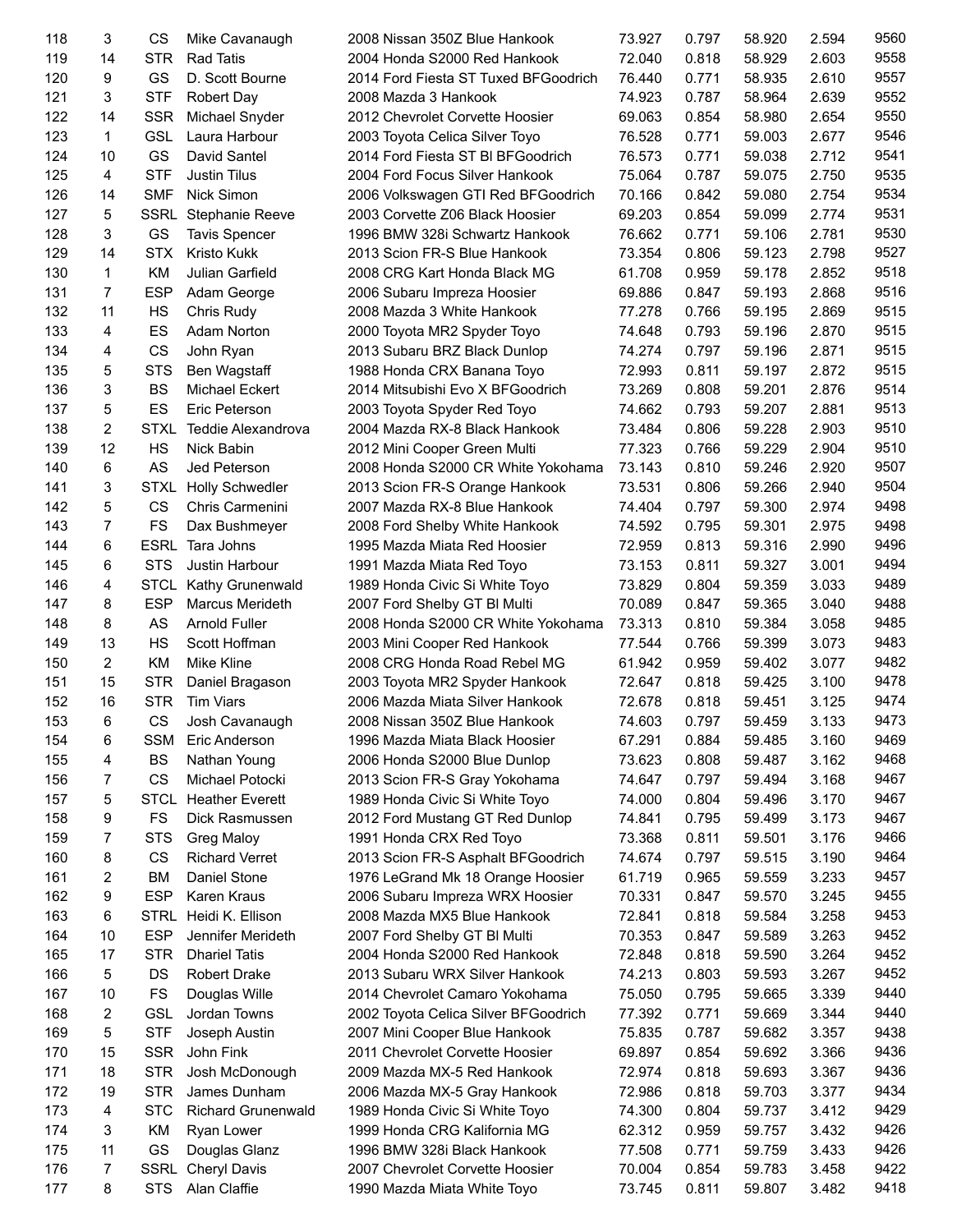| 178 | 11             | <b>ESP</b>  | Seth Taylor               | 2007 Ford Mustang GT S Hoosier     | 70.615 | 0.847 | 59.811 | 3.485 | 9417 |
|-----|----------------|-------------|---------------------------|------------------------------------|--------|-------|--------|-------|------|
| 179 | 5              | <b>STC</b>  | lan Decker                | 1990 Honda Civic Si Red Hankook    | 74.392 | 0.804 | 59.811 | 3.486 | 9417 |
| 180 | 1              | <b>JA</b>   | <b>Trey White</b>         | 1995 Invader Kart Blue MG          | 71.631 | 0.835 | 59.812 | 3.486 | 9417 |
| 181 | 16             | <b>SSR</b>  | <b>Brian Huber</b>        | 2012 Chevrolet Corvette Hoosier    | 70.038 | 0.854 | 59.812 | 3.487 | 9417 |
| 182 | 6              | <b>STF</b>  | <b>Brian Harmer</b>       | 2005 Toyota Corolla S B Hankook    | 76.050 | 0.787 | 59.851 | 3.526 | 9411 |
| 183 | 11             | <b>ASP</b>  | Justin Lau                | 2003 Mitsubishi Evolution Hoosier  | 68.839 | 0.870 | 59.890 | 3.564 | 9405 |
| 184 | 8              | <b>SML</b>  | Jenna Corrales            | 1997 Nissan 240sx Panda Hoosier    | 68.533 | 0.874 | 59.898 | 3.572 | 9404 |
| 185 | 3              | <b>FM</b>   | <b>Gregory Shumaker</b>   | 1992 Raptor F500 Black Hoosier     | 64.973 | 0.922 | 59.905 | 3.580 | 9402 |
| 186 | $\overline{7}$ |             | STUL Mina Ingraham        |                                    | 72.108 | 0.831 | 59.922 | 3.596 | 9400 |
|     | 3              |             |                           | 2004 Subaru WRX STi Java Hankook   |        |       |        |       | 9399 |
| 187 |                | ESL         | Chris Peterson            | 2003 Toyota Spyder Red Toyo        | 75.567 | 0.793 | 59.925 | 3.599 |      |
| 188 | 9              | <b>ESPL</b> | Lorien Feighner           | 1995 Ford Mustang White Hoosier    | 70.755 | 0.847 | 59.929 | 3.604 | 9399 |
| 189 | 12             | <b>BSP</b>  | Jim Zeisler               | 1995 BMW M3 Violet Hoosier         | 70.088 | 0.856 | 59.995 | 3.670 | 9388 |
| 190 | 12             | AS          | Tim Kong                  | 2008 Honda S2000 CR Black Dunlop   | 74.077 | 0.810 | 60.002 | 3.677 | 9387 |
| 191 | 5              | <b>XP</b>   | Thomas Thompson           | 1993 Mazda RX-7 Red Hoosier        | 65.894 | 0.911 | 60.029 | 3.704 | 9383 |
| 192 | 9              | <b>STS</b>  | Sam Creasey               | 1988 Honda CRX Si Yellow Toyo      | 74.040 | 0.811 | 60.046 | 3.721 | 9380 |
| 193 | 10             | <b>SML</b>  | Kristi Gaus               | 2006 Mitsubishi Evolution Hoosier  | 68.713 | 0.874 | 60.055 | 3.730 | 9379 |
| 194 | 9              | CS          | Alan Guy                  | 2013 Scion FR-S Black BFGoodrich   | 75.362 | 0.797 | 60.064 | 3.738 | 9378 |
| 195 | 8              | <b>STRL</b> | Victoria Benya            | 2006 Honda S2000 Smurfit Dunlop    | 73.447 | 0.818 | 60.080 | 3.754 | 9375 |
| 196 | 14             | HS          | David Rudy                | 2008 Mazda 3 White Hankook         | 78.445 | 0.766 | 60.089 | 3.763 | 9374 |
| 197 | 11             | SSPL        | Donna Marx                | 2004 Chevrolet Corvette Hoosier    | 69.074 | 0.871 | 60.163 | 3.838 | 9362 |
| 198 | 4              | <b>FM</b>   | Greg Zimmer               | 1984 Red Devil Grey Hoosier        | 65.270 | 0.922 | 60.179 | 3.853 | 9360 |
| 199 | 13             | AS          | Michael Losert            | 2002 Chevy Corvette Z06 BFGoodrich | 74.303 | 0.810 | 60.185 | 3.860 | 9359 |
| 200 | 14             | ES          | Johnny Rose               | 1999 Mazda Miata Green Multi       | 75.901 | 0.793 | 60.189 | 3.864 | 9358 |
| 201 | 15             | GS          | Dennis Sparks             | 2002 Toyota Celica GT BFGoodrich   | 78.110 | 0.771 | 60.223 | 3.897 | 9353 |
| 202 | 4              | <b>FSL</b>  | Jackie Mutschler          | 2014 Chevrolet Camaro Yokohama     | 75.755 | 0.795 | 60.225 | 3.900 | 9352 |
| 203 | 20             | <b>STR</b>  | <b>Clark Walker</b>       | 2002 BMW Z3 3.0 Black Hankook      | 73.635 | 0.818 | 60.233 | 3.908 | 9351 |
| 204 | 6              | FP          | Jay Storm                 | 1996 Subaru Impreza BI Hoosier     | 68.922 | 0.875 | 60.307 | 3.981 | 9340 |
| 205 | 5              | <b>DSL</b>  | Gwen Habenicht            | 2008 Audi TT White Hankook         | 75.115 | 0.803 | 60.317 | 3.992 | 9338 |
| 206 | 4              | KM          | Mike McClintock           | 1999 Tony Kart Honda Gr MG         | 62.909 | 0.959 | 60.330 | 4.004 | 9336 |
| 207 | 5              | FM          | Paul Magee                | 1989 KBS Mk 4 Gray Hoosier         | 65.496 | 0.922 | 60.387 | 4.062 | 9327 |
| 208 | $\overline{7}$ | <b>SM</b>   | Mike Faucett              | 1996 BMW 328i Blue Hoosier         | 69.165 | 0.874 | 60.450 | 4.125 | 9318 |
| 209 | 15             | <b>STX</b>  | <b>Nathan Roberts</b>     | 2006 Mazda RX-8 Copper Dunlop      |        | 0.806 |        | 4.135 | 9316 |
|     |                |             |                           |                                    | 75.013 |       | 60.460 |       |      |
| 210 | 6              | <b>STC</b>  | <b>Travis Robuck</b>      | 1989 Honda Civic Si White Toyo     | 75.226 | 0.804 | 60.482 | 4.156 | 9313 |
| 211 | 21             | <b>STR</b>  | Matt Luckow               | 1984 Porsche Carrera Multi         | 73.946 | 0.818 | 60.488 | 4.162 | 9312 |
| 212 | 6              | <b>EM</b>   | Ron Ver Mulm              | 1970 Chevrolet Camaro Hoosier      | 64.486 | 0.938 | 60.488 | 4.162 | 9312 |
| 213 | 12             |             | <b>SSRL Crissy Weaver</b> | 2002 Chevrolet Corvette Hoosier    | 70.830 | 0.854 | 60.489 | 4.163 | 9312 |
| 214 | 6              | BS          | Matt Feeney               | 2004 Chevrolet Corvette Dunlop     | 74.903 | 0.808 | 60.522 | 4.196 | 9307 |
| 215 | 10             | <b>CS</b>   | Joe Montuoro              | 2013 Subaru BRZ White Dunlop       | 75.947 | 0.797 | 60.530 | 4.204 | 9305 |
| 216 | 6              | <b>GSL</b>  | April Brausen             | 2014 Ford ST Focus Blue Hankook    | 78.608 | 0.771 | 60.607 | 4.281 | 9294 |
| 217 | 13             | <b>ASP</b>  | <b>Francis Miller</b>     | 2005 Mitsubishi Evo 8 Hoosier      | 69.678 | 0.870 | 60.620 | 4.294 | 9292 |
| 218 | 7              | ASL         | Kandy Johnson             | 2004 Chevrolet Corvette BFGoodrich | 74.901 | 0.810 | 60.670 | 4.344 | 9284 |
| 219 | 7              | STU         | <b>Brian Robertson</b>    | 2006 Mitsubishi Evolution Dunlop   | 73.009 | 0.831 | 60.670 | 4.345 | 9284 |
| 220 | 17             | <b>SSR</b>  | Simi Ritch                | 2005 Porsche GT3 White Hoosier     | 71.223 | 0.854 | 60.824 | 4.499 | 9260 |
| 221 | 8              | <b>ESL</b>  | Jennifer Bedell           | Toyota MR2 Spyder Red Toyo         | 76.708 | 0.793 | 60.829 | 4.504 | 9260 |
| 222 | 9              | <b>CSL</b>  | Michelle Knoll            | 2013 Scion FR-S Firestor Dunlop    | 76.397 | 0.797 | 60.888 | 4.563 | 9251 |
| 223 | 7              | <b>STF</b>  | Grady Wood                | 2007 Mini Cooper Blue Hankook      | 77.378 | 0.787 | 60.896 | 4.571 | 9249 |
| 224 | 5              | KM          | George Nelson             | 1999 Honda Birel Red MG            | 63.515 | 0.959 | 60.911 | 4.585 | 9247 |
| 225 | 14             | <b>SSP</b>  | Eric Brown                | 2008 Chevrolet Corvette Hoosier    | 69.953 | 0.871 | 60.929 | 4.603 | 9244 |
| 226 | 6              | KM          | Jason Vehige              | 2008 Gillard Charlotte MG          | 63.567 | 0.959 | 60.961 | 4.635 | 9240 |
| 227 | 11             | CS          | Laura Andy                | 2005 Mazda RX-8 Red Hankook        | 76.623 | 0.797 | 61.069 | 4.743 | 9223 |
| 228 | 7              | KM          | Alan Sheidler             | 1999 Honda Renspeed Si MG          | 63.722 | 0.959 | 61.109 | 4.784 | 9217 |
| 229 | 8              | <b>STF</b>  | <b>Colin Kingsley</b>     | 2008 Mazda 3 Blue Hankook          | 77.703 | 0.787 | 61.152 | 4.827 | 9211 |
| 230 | 13             | SMFL        | Kristell Janusz           | 1988 Honda Civic Red Hoosier       | 72.629 | 0.842 | 61.154 | 4.828 | 9211 |
| 231 | 8              | KM          | Keith Roberts             | 2001 Tony Kart Mitox MG            | 63.875 | 0.959 | 61.256 | 4.931 | 9195 |
| 232 | 1              | <b>JB</b>   | Alexander Nelson          | 2008 Birel Kart Cadet MG           | 75.802 | 0.809 | 61.324 | 4.998 | 9185 |
| 233 | 10             |             | Kate Claffie              |                                    | 75.812 | 0.811 |        |       | 9161 |
|     |                | <b>STS</b>  |                           | 1990 Mazda Miata White Toyo        |        |       | 61.484 | 5.158 |      |
| 234 | $\overline{7}$ | EP          | Robert Chrismas           | 1989 Honda Civic Si White Avon     | 70.465 | 0.873 | 61.516 | 5.190 | 9156 |
| 235 | 10             | <b>HSL</b>  | Rachel Sims               | 2012 Mini Cooper Sea Foam Multi    | 80.342 | 0.766 | 61.542 | 5.216 | 9152 |
| 236 | 11             | <b>STS</b>  | Will Dodd                 | 1991 Mazda Miata Classic Multi     | 76.008 | 0.811 | 61.642 | 5.317 | 9137 |
| 237 | 18             | <b>SSR</b>  | <b>Heather Burns</b>      | 2010 Chevrolet Corvette Hoosier    | 72.314 | 0.854 | 61.756 | 5.431 | 9121 |